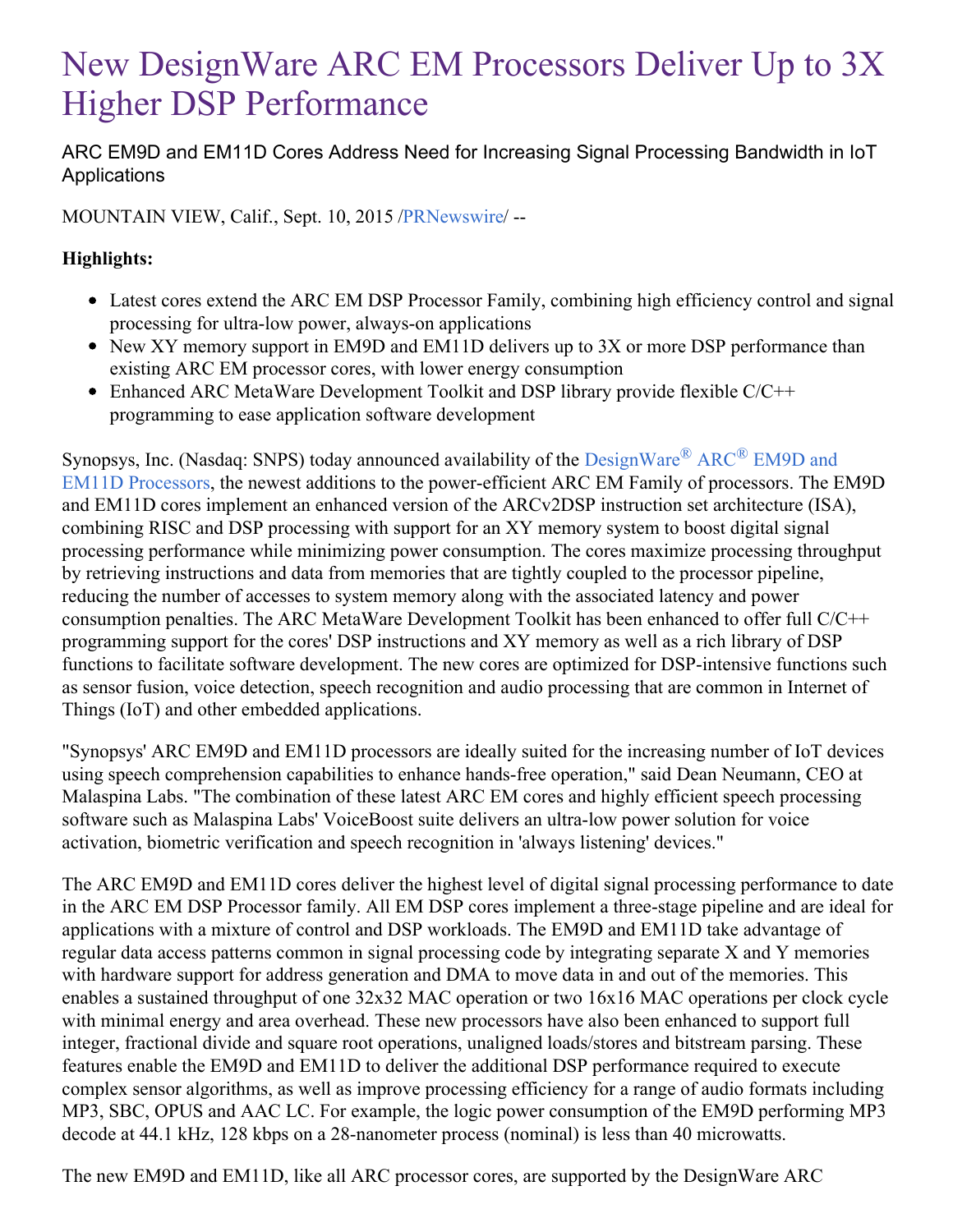MetaWare Development Toolkit, a complete suite of tools for developing, debugging and optimizing software targeted for ARC processors. New features to ease DSP programmability and optimize applications for use with the XY memories have been added to the latest MetaWare release. For regular C code, the compiler automatically generates ARCv2DSP ISA instructions to deliver better performance, including guided and auto vectorization optimizations. Programmers can also efficiently target the cores' DSP and XY memory resources directly through the use of C code with qualifiers and primitives and by making use of the MetaWare Compiler's ability to automatically generate references to XY memory. The MetaWare Toolkit includes a rich library of DSP functions such as FFT and DCT, FIR and IIR filters, as well as vector and matrix math functions, allowing software engineers to rapidly implement algorithms from standard DSP building blocks. The toolkit also includes an ITU-T base-ops library for developing voice codecs. For further DSP optimizations, programmers can take advantage of available native fixed-point data types, C++ wrapper classes and an API for fixed-point math primitives. Intrinsics can be used to manually optimize code for maximum performance and power savings.

In addition, the [embARC](https://www.embarc.org/) Open Software Platform gives all ARC EM software developers online access to a comprehensive suite of free and open-source software that eases the development of code for IoT and other embedded applications.

"Today's connected devices draw information from multiple sensors and must respond almost instantly, requiring an increasing amount of processing bandwidth without draining their batteries," said John Koeter, vice president of marketing for IP and prototyping at Synopsys. "The increased DSP bandwidth of Synopsys' ARC EM9D and EM11D processors gives designers of always-on devices the dual benefits of higher performance for more DSP-intensive tasks and the ability to conserve power by running at lower clock frequencies."

#### **Availability and Resources**

The ARC EM9D and EM11D processors and associated MetaWare software development tools are scheduled for general availability in September, 2015.

Learn more about the ARC EM DSP processors: <https://www.synopsys.com/dw/ipdir.php?ds=arc-em9d-em11d>

### **About DesignWare IP**

Synopsys is a leading provider of high-quality, silicon-proven IP solutions for SoC designs. The broad DesignWare IP portfolio includes logic libraries, embedded memories, embedded test, analog IP, wired and wireless interface IP, security IP, embedded processors and subsystems. To accelerate prototyping, software development and integration of IP into SoCs, Synopsys' IP Accelerated initiative offers IP prototyping kits, IP software development kits and IP subsystems. Synopsys' extensive investment in IP quality, comprehensive technical support and robust IP development methodology enables designers to reduce integration risk and accelerate time-to-market. For more information on DesignWare IP, visit <http://www.synopsys.com/designware>.

# **About Synopsys**

Synopsys, Inc. (Nasdaq:SNPS) is the Silicon to Software™ partner for innovative companies developing the electronic products and software applications we rely on every day. As the world's 16<sup>th</sup> largest software company, Synopsys has a long history of being a global leader in electronic design automation (EDA) and semiconductor IP, and is also growing its leadership in software quality and security solutions. Whether you're a system-on-chip (SoC) designer creating advanced semiconductors, or a software developer writing